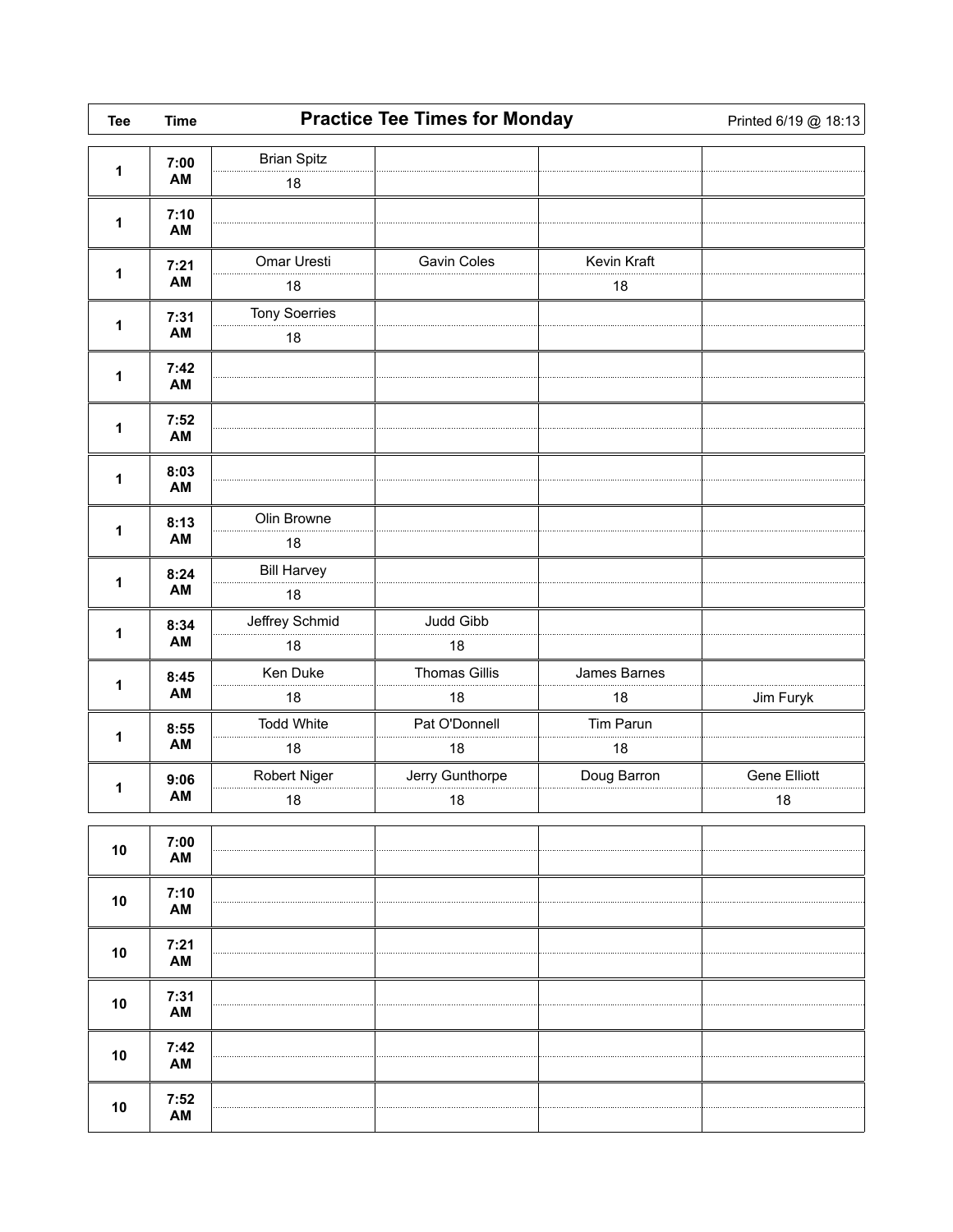| 10 | 8:03<br>AM         |                             |                     |                      |                 |
|----|--------------------|-----------------------------|---------------------|----------------------|-----------------|
| 10 | 8:13<br>AM         |                             |                     |                      |                 |
| 10 | 8:24<br>AM         | Tim Weinhart<br>18          | David Noll          |                      |                 |
| 10 | 8:34<br>AM         |                             |                     |                      |                 |
| 10 | 8:45<br>AM         |                             |                     |                      |                 |
| 10 | 8:55<br>AM         | <b>Tracy Phillips</b><br>18 |                     |                      |                 |
|    | 9:06               | Bob May                     | Harry Rudolph III   | Willie Wood          | Dolph Roder     |
| 10 | AM                 | 18                          | 18                  | 18                   | 18              |
|    | 12:30<br><b>PM</b> | Scott McCarron              | <b>Brandt Jobe</b>  | Ken Tanigawa         | Jeff Brehaut    |
| 1  |                    | 18                          | 18                  | 18                   | 18              |
|    | 12:40              | Paul Goydos                 | <b>Steve Flesch</b> | Kevin Sutherland     | G. Davis Boland |
| 1  | <b>PM</b>          |                             |                     |                      | 18              |
|    | 12:51<br><b>PM</b> | Vijay Singh                 | Thomas Pernice Jr.  | Charlie Wi           | Mark Sanchez    |
| 1  |                    | 18                          | 18                  | 18                   | 18              |
| 1  | 1:01 PM            | Michael Molino              | <b>Brian Mogg</b>   | <b>Brian Wilson</b>  |                 |
|    |                    | 18                          | 18                  | 18                   |                 |
| 1  | 1:12 PM            | Joel B. Johnson             | Mike Karney         |                      |                 |
|    |                    | 18                          |                     |                      |                 |
|    | 1:22 PM            | Mike Meehan                 | Craig Thomas        | Bill Van Orman       |                 |
| 1  |                    | 18                          | 18                  | 18                   |                 |
| 1  |                    | <b>Britt Pavelonis</b>      |                     |                      |                 |
|    | 1:33 PM            | 18                          |                     |                      |                 |
| 1  | 1:43 PM            | Robert Funk                 | William Mitchell    | <b>Eddie Hargett</b> |                 |
|    |                    |                             |                     | 18                   |                 |
| 1  | 1:54 PM            | Scott Parel                 | Joe Durant          | Dicky Pride          |                 |
|    |                    | 18                          | 18                  | 18                   |                 |
| 1  | 2:04 PM            | Stephen Ames                |                     |                      |                 |
| 1  | 2:15 PM            | Glen Day                    | <b>Woody Austin</b> |                      |                 |
| 1  | 2:25 PM            |                             |                     |                      |                 |
| 1  | 2:36 PM            | Bernhard Langer             | Micah Rudosky       |                      |                 |
|    |                    |                             | 18                  |                      |                 |